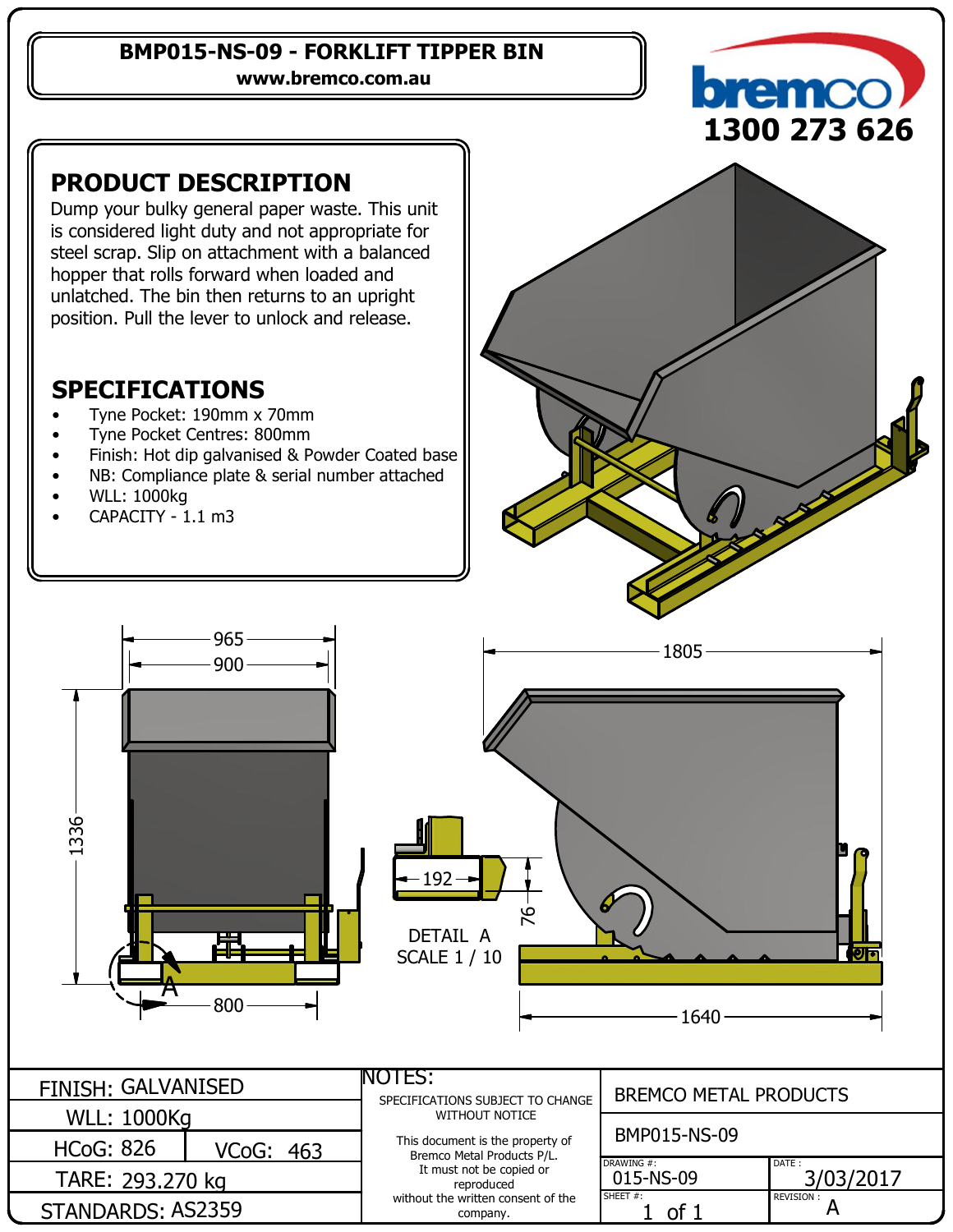#### **BMP015-NS-12 - FORKLIFT TIPPER BIN**

**www.bremco.com.au**

## **PRODUCT DESCRIPTION**

Dump your bulky general paper waste. This unit is considered light duty and not appropriate for steel scrap. Slip on attachment with a balanced hopper that rolls forward when loaded and unlatched. The bin then returns to an upright position. Pull the lever to unlock and release.

### **SPECIFICATIONS**

- Tyne Pocket: 190mm x 70mm
- Tyne Pocket Centres: 800mm
- Finish: Hot dip galvanised & Powder Coated base
- NB: Compliance plate & serial number attached
- WLL: 1000kg
- CAPACITY 1.5 m3





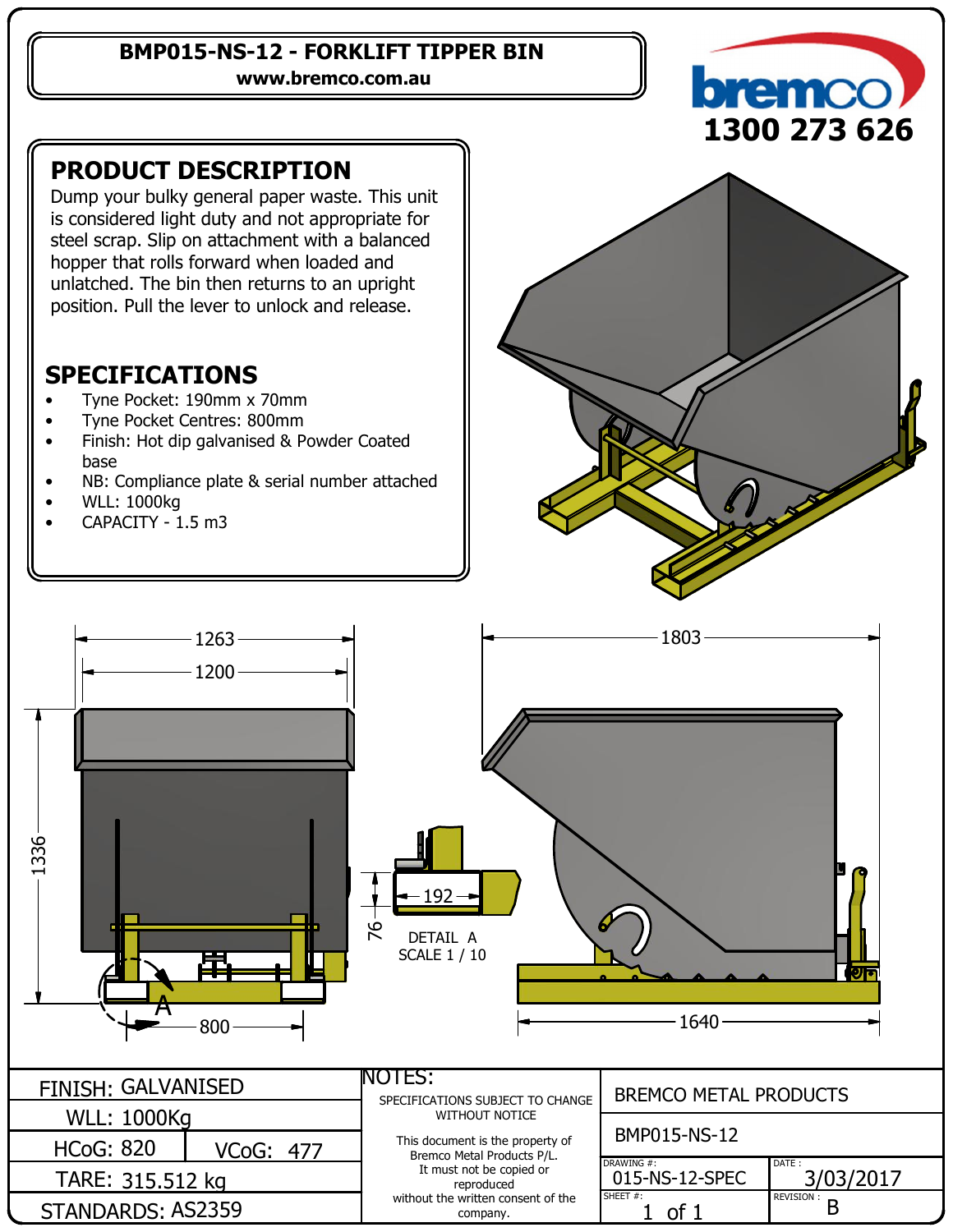#### **BMP015-NS-15 - FORKLIFT TIPPER BIN**

**www.bremco.com.au**

## **PRODUCT DESCRIPTION**

Dump your bulky general paper waste. This unit is considered light duty and not appropriate for steel scrap. Slip on attachment with a balanced hopper that rolls forward when loaded and unlatched. The bin then returns to an upright position. Pull the lever to unlock and release.

### **SPECIFICATIONS**

- Tyne Pocket: 190mm x 70mm
- Tyne Pocket Centres: 800mm
- Finish: Hot dip galvanised & Powder Coated base
- NB: Compliance plate & serial number attached
- WLL: 1000kg
- CAPACITY 1.8 m3